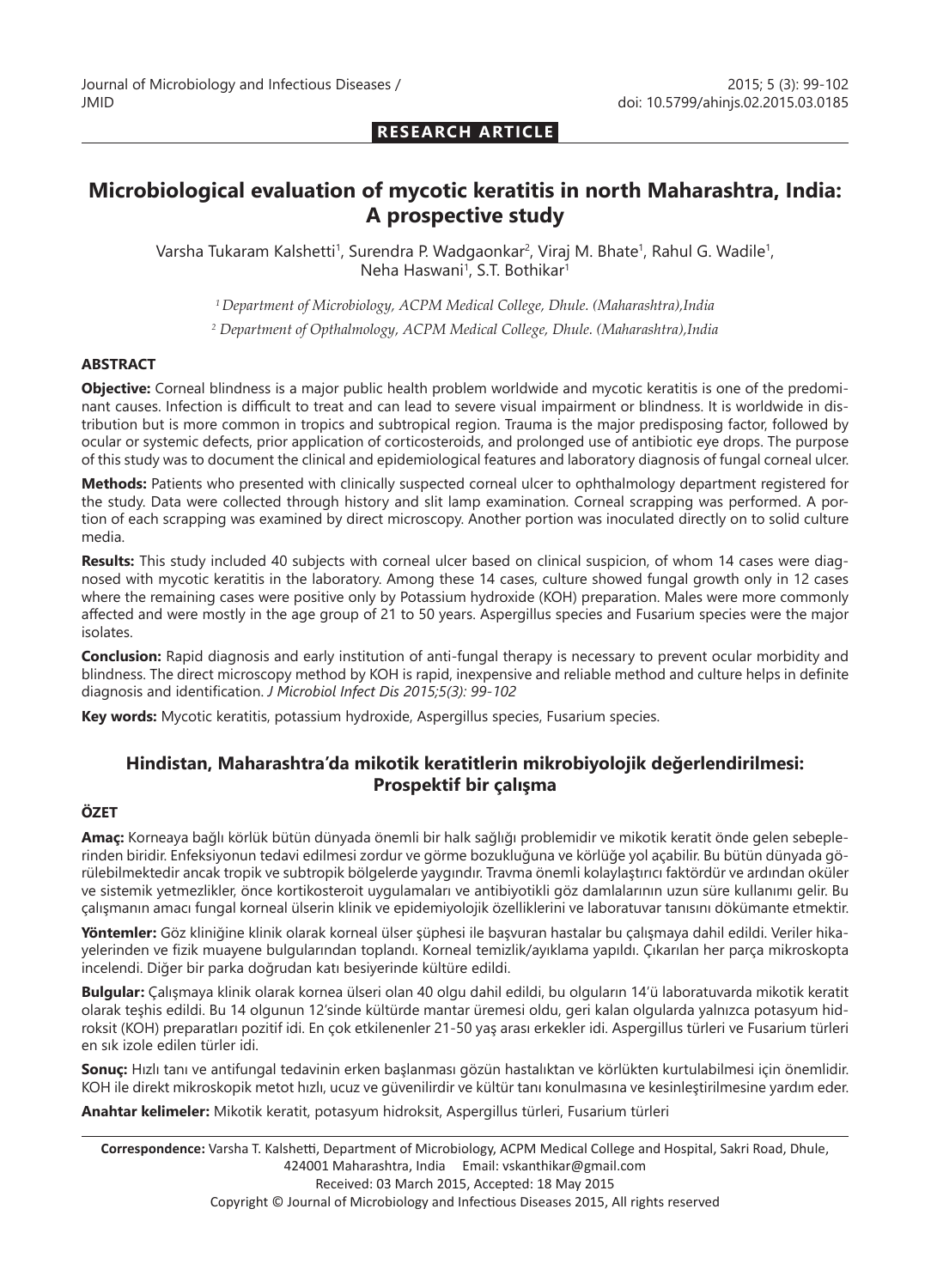#### **INTRODUCTION**

Fungal keratitis is a major ophthalmic problem.<sup>1</sup> It has been found to account for 6% to 50% of all the cases of ulcerative keratitis.2,3 At least 70 genera of fungi have been associated with fungal keratitis.4 Of these, Fusarium species and Aspergillus species are responsible for 70% cases.<sup>5-7</sup>

Many microorganisms can cause infectious corneal ulcer. Among them are bacteria, fungi, viruses, protozoa, and chlamydia. Mycotic keratitis is an infection caused by fungus that leads to inflammation and ulceration. Ulceration ifs defined as a loss of corneal epithelium with underlined stromal infiltration and suppuration associated with signs of inflammation with or without hypopyon. It is frequently caused by trauma with vegetative material, other major risk factors are frequent use of broad spectrum antibiotics and steroids and increasing use of corneal contact lenses.<sup>8</sup> The typical feature of fungal infection is slow onset and gradual progression, where signs are much more than symptoms. Satellite lesions around the ulcer are a common feature of fungal keratitis and hypopyon is usually seen.

Untreated, infective keratitis may lead to opacification and perforation of the cornea. Early diagnosis and treatment are important in preventing further complications such as hypopyon formation, endophthalmitis or loss of vision.9-11 However, due to potential serious complications from mycotic keratitis, it is important to know the exact etiology of corneal ulcer to institute appropriate therapy in time.

The purpose of this study is rapid diagnosis and early treatment. Although culture helps in definite diagnosis and identification, direct microscopical detection of fungal structures in corneal scrapping permits rapid presumptive diagnosis.

#### **METHODS**

A prospective study of corneal ulcer was conducted from October 2011 to November 2013. Forty clinically suspected cases of corneal scrapping were included in the study. A detailed history of present illness was undertaken on all patients with special references to occupation, trauma, medication to eye and surgical intervention, immunosuppression and use of cosmetics or therapeutic contact lenses.

The diagnostic material is harvested by an experienced ophthalmologists by taking the scrapping of cornea using a sterile Kimura spatula under slitlamp magnification after instillation of anesthetic eye drops. Material obtained from the base and edges were examined microscopically using freshly prepared potassium hydroxide 10% and Gram staining.

Corneal material was inoculated on two sets of Sabouraud's dextrose agar with antibiotics but without actidione were inoculated and incubated at 25˚C and 37˚C, separately over a period of four weeks. The corneal material was also inoculated on two blood agar plates in the form of "C" and "S" shaped steaks on the plates. Fungal growth in the form of streak ensures that the growth is from the inoculum/ specimen rather than a laboratory contaminant. All inoculated media were incubated aerobically. Cultures were checked every day during the first week and twice a week for the next three weeks.

Microbial cultures were considered significant if, growth of the same organism was demonstrated on more than one solid-phase medium, and/or if there was a confluent growth at the site of inoculation on one solid medium, and/or if growth of one medium was consistent with direct microscopy findings and/ or if the same organism was grown from repeated scrapings. Any growth present on the medium was identified by standard laboratory techniques via the rate of growth, colony morphology and microscopic appearance in Lactophenol cotton blue mount and slide culture.

#### **RESULTS**

A total of 40 patients met the inclusion criteria of this study of whom 24(60%) were males and 16(40%) were females. Most patients were from rural areas. A high incidence of mycotic keratitis was observed from April to July. A larger group of patients were between the ages of 21 to 50 years. From total of 40 patients studied, fungal keratitis was identified as the principal etiological agent of corneal ulceration in 14(35%) patients (10 males and four females). 12(85.7%) samples grew fungus in culture while two corneal scrapings were positive for fungal elements only in direct microscopy and culture were negative. Seven (50%) patients with fungal keratitis were farmers, three (21.4%) laborer and four (28.5%) were housewives. Corneal trauma was identified as the predominant predisposing factor. (Table1)

In culture Aspergillus species (06) and Fusarium species (05) were the major isolates. Aspergillus flavus was detected in three patients, Aspergillus nigor in two patients, Aspergillus fumigatus in one patient, Fusarium solani in 05 patients and Candida albicans in 01 patient. (Table 2)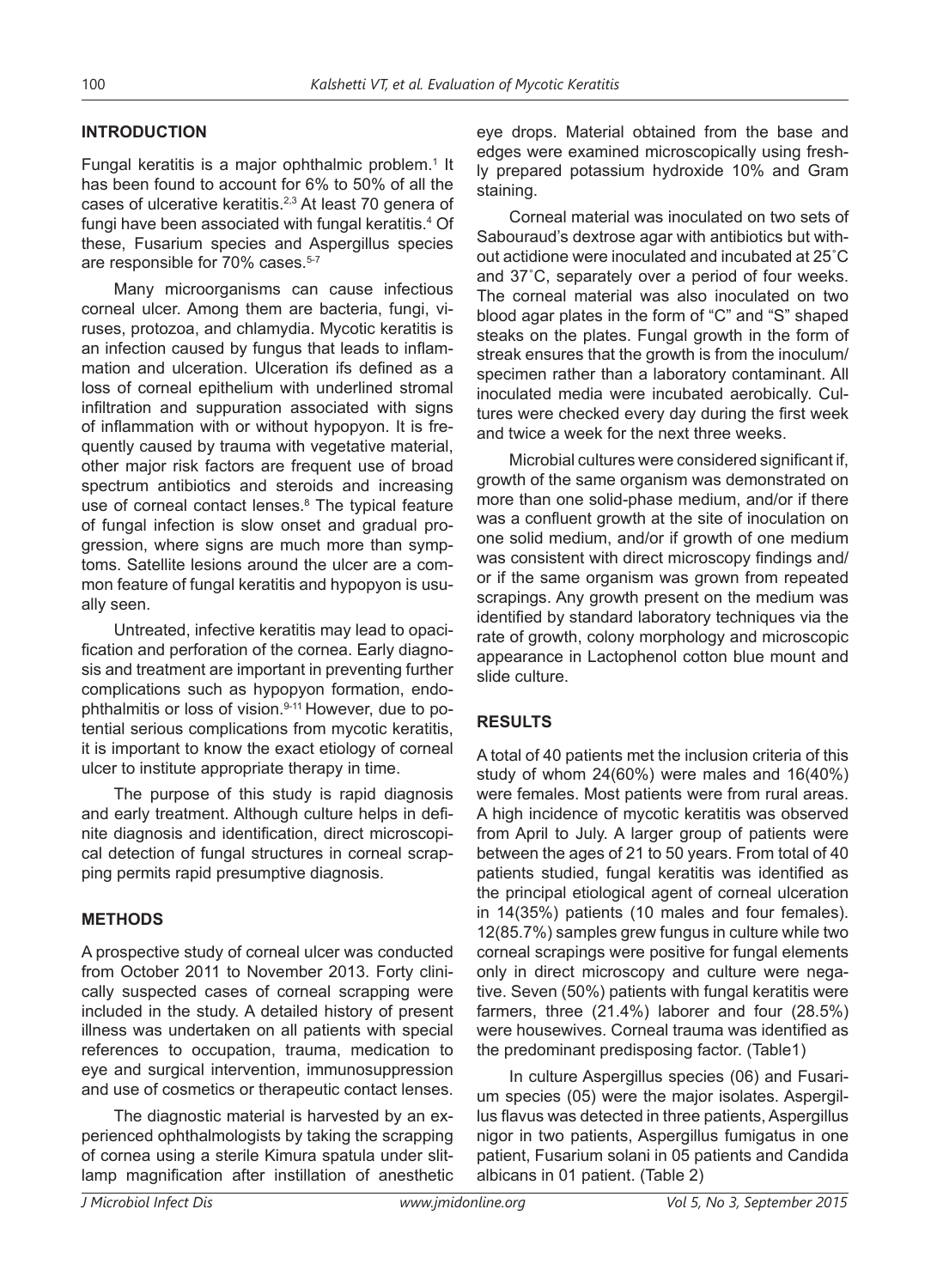**Table 1.** Predisposing factors and Number of positive cases of mycotic keratitis.

|                              | Number of cases |                                                        |  |
|------------------------------|-----------------|--------------------------------------------------------|--|
| <b>Predisposing factor</b>   | cases studied   | Total number of Number of Positive<br>cases for fungus |  |
| History of corneal trauma    | 05              | 05                                                     |  |
| Topical antibiotics/steroids | 02              | 01                                                     |  |
| Surgery (Cataract)           | 02              | 01                                                     |  |
| Use of herbal medicine       | ΩO              | 00                                                     |  |
| Use of contact lens          | 00              | 00                                                     |  |
| No significant history       | 05              | 05                                                     |  |

**Table 2.** Distribution of various fungal species in patients with mycotic keratitis.

| <b>Type of Fungus</b> | <b>Isolated species</b> | <b>Numbers</b> |
|-----------------------|-------------------------|----------------|
| Hyaline fungi         | Aspergillus flavus      | 3              |
|                       | Aspergillus niger       | 2              |
|                       | Aspergillus fumigatus   | 1              |
|                       | Fusarium solani         | 5              |
| Yeast                 | Candida species         | 1              |

### **DISCUSSION**

The fungal infection of eye are important amongst the clinical conditions responsible for ocular morbidity and blindness. In tropical countries including India, keratitis is the most frequently encountered fungal infection.

The incidence of fungal keratitis in this study was 35%. Similar reported incidence in other regions of India are 7.3% in North India,<sup>12</sup> 32% in East India,13 38.9% in West India14 and 32%-39.8% in South India.<sup>15,16</sup>

On the other hand study conducted at University Hospital of Taiwan in 2004 reported an incidence of fungal keratitis in only 13.5% of 476 eyes with microbial corneal ulcer.<sup>17</sup> which is quite lower than our study. In contrast to our study Mirshahi et al<sup>18</sup> and Javadi et al<sup>19</sup> reported 83% cases of fungal corneal ulcer which is much higher than our study. This regional variation could be because fungal keratitis is expected to be more common in the tropical and subtropical region than in the temperate region.

Higher incidence of Mycotic keratitis seen between ages of 21 to 50 years. Same was reported by Bharati et al<sup>20</sup> and Ashok kumar Narsani et al.<sup>21</sup> In our study, the majority of mycotic keratitis was due to filamentous fungi, namely Aspergillus and Fusarium species. Aspergillus species was the

most common isolate in fungal keratitis reported by Chander et al.<sup>22</sup> However, Fusarium species was found to be the most common cause of fungal keratitis from South India by Bharati et al<sup>20</sup> and Srinivasan et al.<sup>15</sup> Male patients are predominant (60%) in our study.15,16,23-25 Higher incidence of fungal keratitis has also been reported among farmers.<sup>23-26</sup>

Corneal trauma has always been identified as a cause of microbial keratitis.15,20,26-27 Schaefer et al have also identified co-existing ocular disease as a major predisposing factor.<sup>28</sup> The incidence of fungal keratitis is higher during the peak of time of agriculture activity. A hot, humid, windy climate and an agriculture-based occupation of a large population make fungal keratitis more frequent in tropical zones.16,21 In costal Karnataka (India), Higher incidence is reported in October, June and January<sup>29</sup> and in Hyderabad, higher incidence of fungal keratitis is reported during winter (October to January) and monsoon (June to September) seasons.<sup>16</sup>

In conclusion, fungal corneal ulcer is common in India due to the tropical climate and a large agriculture-based occupation. Key element in the diagnosis of mycotic keratitis is the clinical suspicion by ophthalmologist. Rapid diagnosis and early institution of antifungal therapy is necessary to prevent ocular morbidity and blindness. Although culture helps in definitive diagnosis and identification, direct microscopic detection of fungal structures in corneal scrapes permit a rapid presumptive diagnosis.

## **REFERENCES**

- 1. Rautaraya B, Sharma S, Kar S, et al. Diagnosis and treatment outcome of mycotic keratitis at a tertiary eye care center in Eastern India. BMC Ophthalmology 2011;11:39.
- 2. Panda A, Sharma N, Das G, et al. Mycotic keratitis in children: Epidemiological and microbiological evaluation. Cornea 1997;16:295–299.
- 3. Dunlop AA, Wright ED, Howlader SA, et al. Suppurative corneal ulceration in Bangladesh. A study of 142 cases examining the microbiological diagnosis, clinical and epidemiological features of bacterial and fungal keratitis. Aust N Z J Ophthalmol 1994 May;22:105–110.
- 4. Agarwal PK, Roy P, Das A, et al. Efficacy of topical and systemic itraconazole as a broad-spectrum antifungal agent in mycotic corneal ulcer. A preliminary study. Indian J Ophthalmol 2001;49:173-176.
- 5. Agrawal V, Biswas J, Madhavan H N, et al. Current perspectives in infectious keratitis. Indian J Ophthalmol 1994;42:171- 192.
- 6. Bennett JE. Diagnosis and treatment of fungal infections. In: Fauci AS, Braunwald E Isselbacher KJ, et al , Editors. Harrison's Principles of Internal Medicine. 14th ed. New York: McGraw-Hill; 1998. Vol 1, pp 1148-1154.